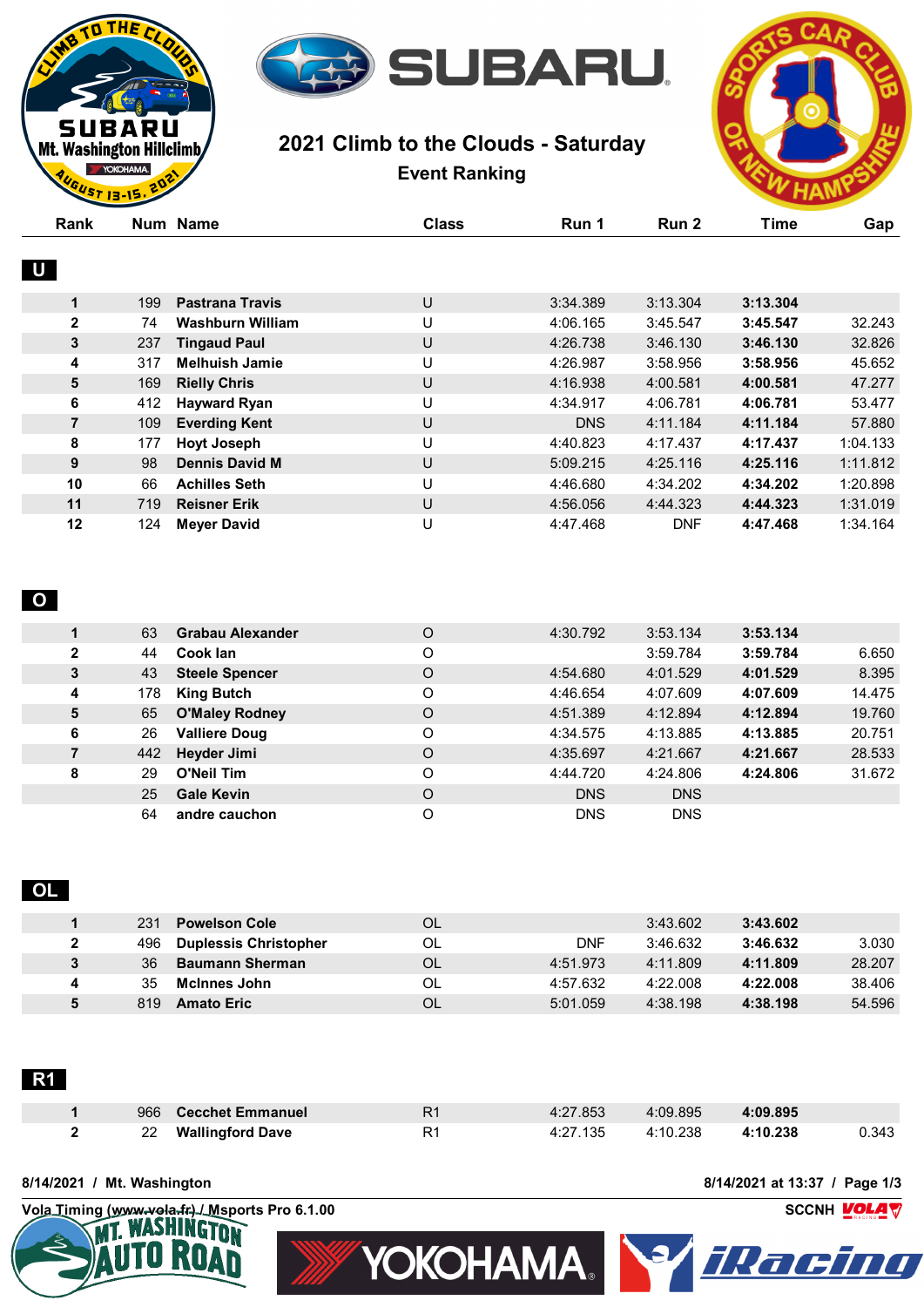

## **2021 Climb to the Clouds - Saturday Event Ranking**



| <b>Time</b><br>Rank<br>' Num<br>Name<br><b>Class</b><br>Run 2<br>Run 1<br>R <sub>1</sub><br>4:44.022<br>4:17.753<br>3<br><b>Sharron Margaret</b><br>4:17.753<br>11<br>R <sub>1</sub><br><b>Cassidy John</b><br>4:39.689<br>4:39.512<br>4:39.512<br>4<br>110<br>5<br>R <sub>1</sub><br>4:54.341<br>4:54.341<br><b>Kennedy Donald</b><br>5:04.888<br>931<br>R <sub>1</sub><br>6<br>4:59.466<br>4:56.658<br><b>Denmeade Catherine</b><br>4:56.658<br>916<br>7<br>R <sub>1</sub><br>5:30.941<br>5:28.157<br><b>Fouguette Dan</b><br>5:28.157<br>251<br>R <sub>1</sub><br>DNF<br>12:01.271<br>8<br>12:01.271<br><b>Rizzo Pete</b><br>832 | $\sim$ $\sim$ $\sim$ |  |  |  |  |          |  |
|-------------------------------------------------------------------------------------------------------------------------------------------------------------------------------------------------------------------------------------------------------------------------------------------------------------------------------------------------------------------------------------------------------------------------------------------------------------------------------------------------------------------------------------------------------------------------------------------------------------------------------------|----------------------|--|--|--|--|----------|--|
|                                                                                                                                                                                                                                                                                                                                                                                                                                                                                                                                                                                                                                     |                      |  |  |  |  | Gap      |  |
|                                                                                                                                                                                                                                                                                                                                                                                                                                                                                                                                                                                                                                     |                      |  |  |  |  | 7.858    |  |
|                                                                                                                                                                                                                                                                                                                                                                                                                                                                                                                                                                                                                                     |                      |  |  |  |  | 29.617   |  |
|                                                                                                                                                                                                                                                                                                                                                                                                                                                                                                                                                                                                                                     |                      |  |  |  |  | 44.446   |  |
|                                                                                                                                                                                                                                                                                                                                                                                                                                                                                                                                                                                                                                     |                      |  |  |  |  | 46.763   |  |
|                                                                                                                                                                                                                                                                                                                                                                                                                                                                                                                                                                                                                                     |                      |  |  |  |  | 1:18.262 |  |
|                                                                                                                                                                                                                                                                                                                                                                                                                                                                                                                                                                                                                                     |                      |  |  |  |  | 7:51.376 |  |

# **R2**

THE<sub>I</sub>

**SUBARU Mt. Washington Hillclimb** YOKOHAMA.

|   |     | Dennis Joshua         | R <sub>2</sub> | 4:28.108 | 3:56.296 | 3:56.296 |        |
|---|-----|-----------------------|----------------|----------|----------|----------|--------|
| 2 | 118 | <b>Potts Erik</b>     | R <sub>2</sub> | 4:53.679 | 4:15.809 | 4:15.809 | 19.513 |
| 3 | 786 | <b>Whitsell Jesse</b> | R <sub>2</sub> | 4:39.689 | 4:25.825 | 4:25.825 | 29.529 |
| 4 | 32  | Noves Adam            | R <sub>2</sub> | 4:43.856 | 4:34.107 | 4:34.107 | 37.811 |
| 5 | 320 | <b>Beliveau James</b> | R <sub>2</sub> | 4:52.416 | 4:45.579 | 4:45.579 | 49.283 |
| 6 | 323 | Doyle William         | R <sub>2</sub> | 4:56.835 | 4:49.970 | 4:49.970 | 53.674 |

## **HPSS**

|              | Cota Arlo<br>45            | <b>HPSS</b> | 4:28.857 | 4:11.679 | 4:11.679 |        |
|--------------|----------------------------|-------------|----------|----------|----------|--------|
| $\mathbf{2}$ | 62<br><b>Young Drew</b>    | <b>HPSS</b> | 4:32.356 | 4:15.539 | 4:15.539 | 3.860  |
| 3            | 88<br><b>Taylor Don</b>    | <b>HPSS</b> | 4:44.094 | 4:21.665 | 4:21.665 | 9.986  |
| 4            | 27<br><b>Goss Brian</b>    | <b>HPSS</b> | 4:29.387 | 4:23.920 | 4:23.920 | 12.241 |
| 5            | <b>Ricker John</b><br>119  | <b>HPSS</b> | 4:40.499 | 4:32.411 | 4:32.411 | 20.732 |
| 6            | 18<br><b>Valliere Dave</b> | <b>HPSS</b> | 4:48.145 | 4:41.146 | 4:41.146 | 29.467 |

### **ME**

|  | 4 Greenhaus Charles | <b>ME</b> | 4:45.706 | 4:08.736 | 4:08.736 |
|--|---------------------|-----------|----------|----------|----------|
|  |                     |           |          |          |          |
|  |                     |           |          |          |          |

#### **P1**

|   | 174. | Lagemann Ramana      | P <sub>1</sub> | 4:02.744   | 3:46.791   | 3:46.791 |        |
|---|------|----------------------|----------------|------------|------------|----------|--------|
|   |      | <b>Gottlieb Matt</b> | P <sub>1</sub> | 5:09.620   | 3:59.816   | 3:59.816 | 13.025 |
| 3 | 551  | Dilks Amy            | P <sub>1</sub> | 4:45.787   | 4:33.981   | 4:33.981 | 47.190 |
| 4 | 766  | <b>Pocock Caleb</b>  | P <sub>1</sub> | 4:48.868   | 4:37.333   | 4:37.333 | 50.542 |
|   | 78   | <b>Heath Arthur</b>  | P <sub>1</sub> | <b>DNS</b> | <b>DNS</b> |          |        |

#### **8/14/2021 / Mt. Washington 8/14/2021 at 13:37 / Page 2/3**

**Vola Timing (www.vola.fr) / Msports Pro 6.1.00 SCCNH**<br> **WI. WASHINGTON**